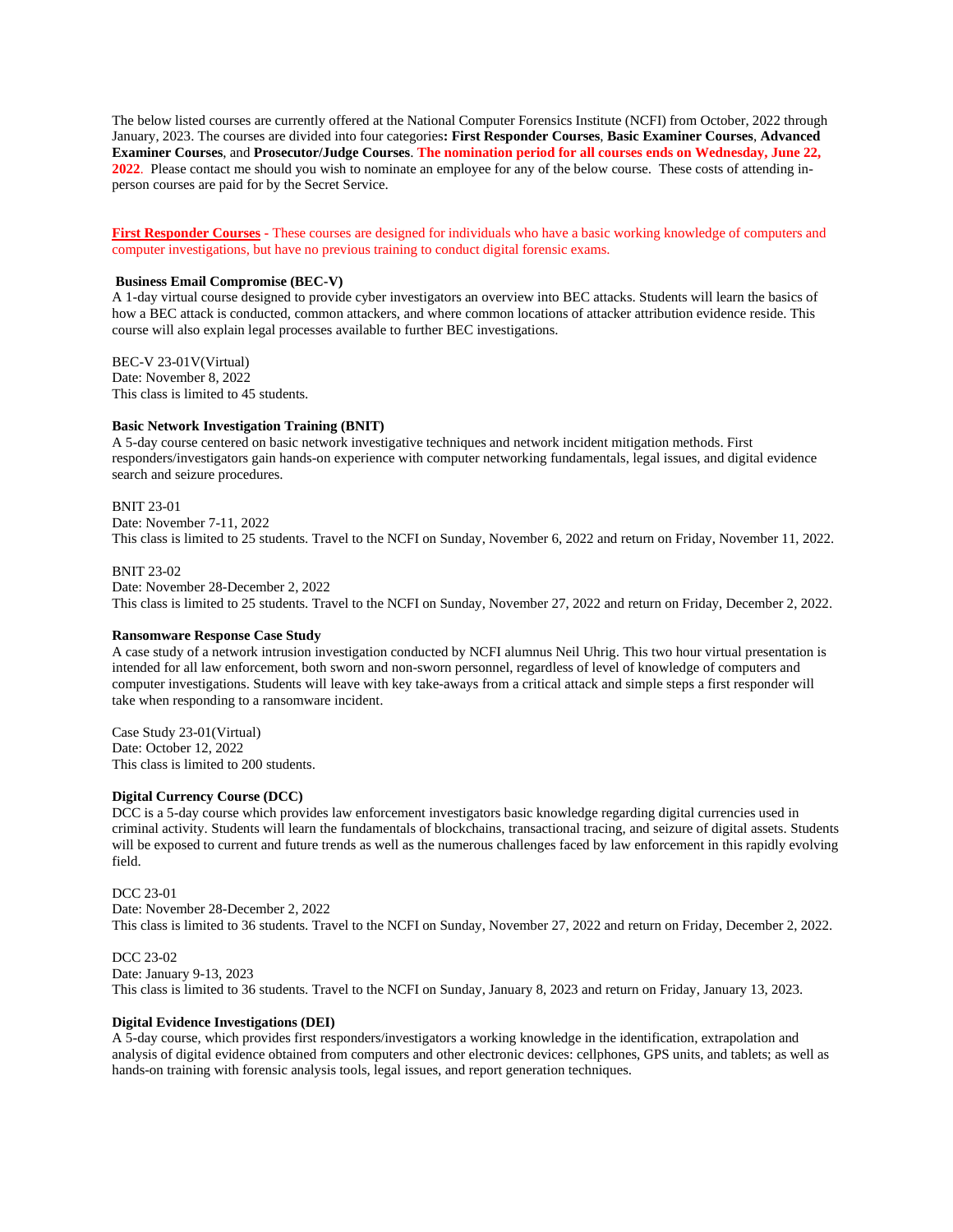DEI 23-01 Date: October 10-14, 2022 This class is limited to 35 students. Travel to the NCFI on Sunday, October 9, 2022 and return on Saturday, October 15, 2022.

DEI 23-02

Date: December 12-16, 2022

This class is limited to 35 students. Travel to the NCFI on Sunday, December 11, 2022 and return on Saturday, December 17, 2022.

## **Digital Investigations Supervisors Course (DISC)**

A 3-day course designed for individuals who manage digital forensic labs or analysts. Students will gain knowledge as to what is involved in the technical world of a digital forensics analyst job, and how to efficiently manage workforce and case work flow in a digital forensics lab. Students will gain hands-on experience with lab management software, legal issues, and digital evidence management.

DISC 23-01

Date: December 6-8, 2022 This class is limited to 35 students. Travel to the NCFI on Monday, December 5, 2022 and return on Friday, December 9, 2022.

DISC 23-02

Date: January 24-26, 2023 This class is limited to 35 students. Travel to the NCFI on Monday, January 23, 2023 and return on Friday, January 27, 2023.

## **Drone Operations Course (DOC)**

DOC is a 4-day course for forensic examiners and aspiring drone pilots, with focus on investigations and operations of small Unmanned Arial Systems (sUAS). Students learn proper identification, operation regulations, criminal use and seizure of sUAS. At the conclusion of the course students will possess the resources and foundation of knowledge to begin the process of obtaining their FAA Drone Pilot Certification.

#### DOC 23-01

Date: December 5-9, 2022

This class is limited to 25 students. Travel to the NCFI on Sunday, December 4, 2022 and return on Friday, December 9, 2022.

## **Filesystem Recognition Electronic Sterilization and Hashing (FRESH)**

A 1-day virtual course into the most common file systems, their structures, and some of their available artifacts. Students will be introduced to binary and hexadecimal numbering systems which are the foundation to file systems and digital forensics. This course also explains the tenants of electronic sterilization of storage media used for collecting digital evidence, as well as the best practices of conducting hash verification in digital forensics.

FRESH 23-01V(Virtual) Date: November 15, 2022 This class is limited to 45 students.

FRESH 23-02(Virtual) Date: January 31, 2023 This class is limited to 45 students.

## **Report Authors Course (RAC)**

A 3-day course designed for students who write digital forensic reports. Students will gain knowledge as to what is involved in writing factual, grammatically correct, and technically sound digital forensics examination reports which will be used as a basis for legal process and courtroom testimony. Students will gain hands on experience through authoring digital forensics reports, addressing legal issues, and providing common and easily understood explanations of their technical writings.

RAC 23-01 Date: October 18-20, 2022 This class is limited to 70 students. Travel to the NCFI on Monday, October 17, 2022 and return on Friday, October 21, 2022.

## **Ransomware Investigative Principles (RIP)**

A 1-day virtual course, addressing the basic response, identification and mitigation of ransomware inside a business or municipal environment. Students will be introduced to ransomware attack vectors, foundational material as it relates to ransomware movement and ransomware artifact collection.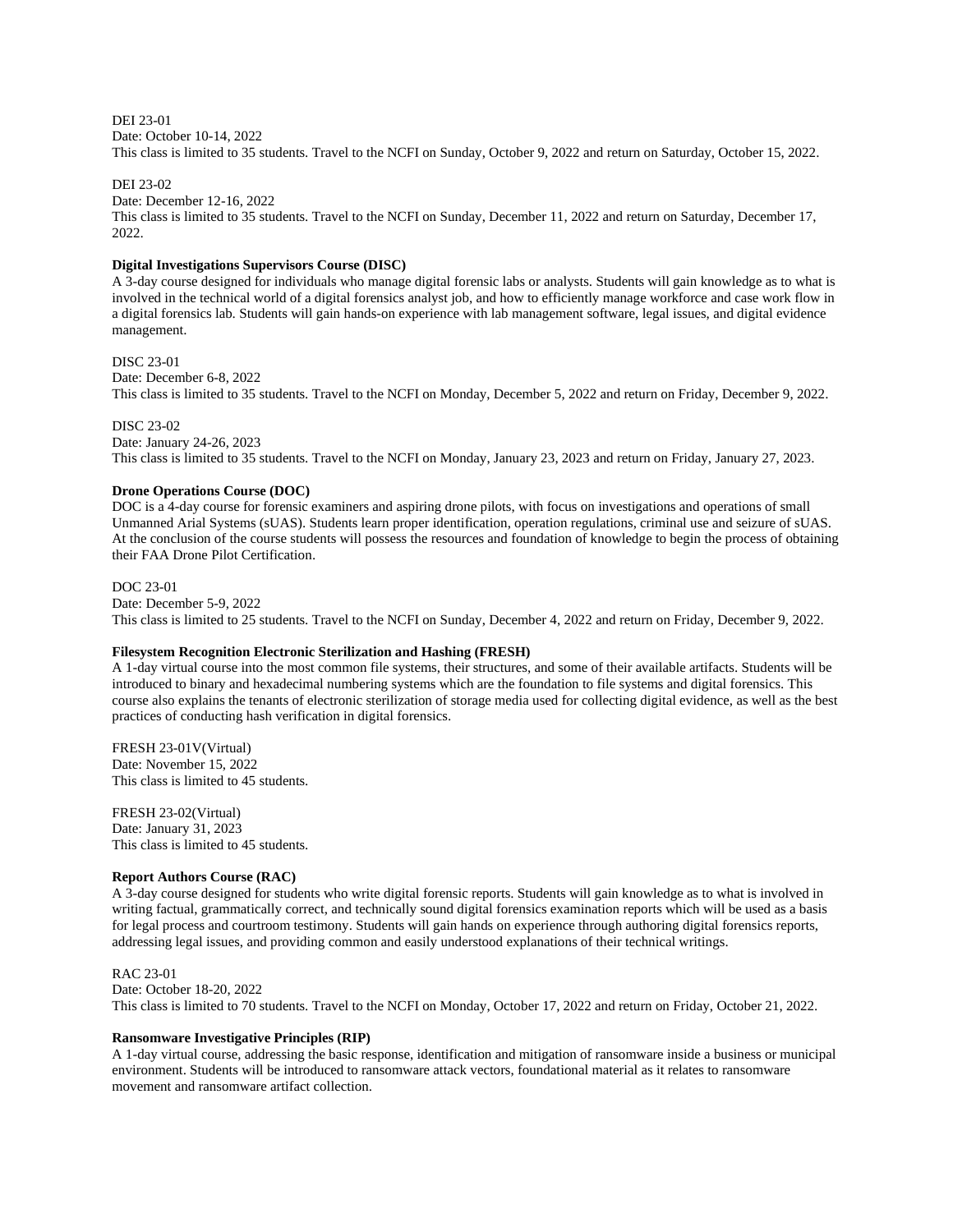RIP 23-01V(Virtual) Date: November 10, 2022 This class is limited to 45 students.

RIP 23-02(Virtual) Date: January 19, 2023 This class is limited to 45 students.

**Basic Examiner Courses -** These courses are designed for individuals who are newly assigned to conduct digital forensic exams or network intrusion investigations, and have a basic working knowledge of computers and computer investigations.

## **Basic Computer Evidence Recovery Training (BCERT)**

A 5-week course, which provides law enforcement investigators real-world experience with computer hardware, device imaging solutions, forensic analysis tools, legal issues, and report generation techniques. Graduates return home with issued equipment necessary to perform forensic examinations.

BCERT 23-01

Date: January 2-February 3, 2023 This class is limited to 25 students. Travel to the NCFI on Sunday, January 1, 2023 and return on Friday, February 3, 2023.

## **Command Line Principles (CLP)**

A 5-day course designed to introduce students to the command line interfaces available via the Windows operating system. Students will learn to create files and directories, copy items, format drives, capture memory, locate and acquire volatile system data, and perform a forensic image from a command line interface. Ultimately, students will use the knowledge acquired throughout the week to create scripts that automate the collection of data in furtherance of their investigation. Students do not need to have experience working within the command line interface environment, as the course is designed to start from an introductory level and build knowledge throughout the week.

CLP 23-01

Date: October 10-14, 2022

This class is limited to 25 students. Travel to the NCFI on Sunday, October 9, 2022 and return on Friday, October 14, 2022.

## **QBOT Backdoor Trojan (Case Study:QBOT)**

This 2 hour case study will discuss a QBOT analysis from start to finish. The case study will cover how the incident was scoped, the data collection process and the data analysis techniques there were utilized. The analysis techniques will also describe how memory analysis was used to isolate the infected endpoint and locate the saved malicious binaries. Participants will receive firsthand understanding how an adversary attempts to hide and slow down the analysis process through code obfuscation and binary packing.

Case Study:QBOT 23-01(Virtual) Date: October 19, 2022 This class is limited to 100 students.

#### **Drone Analysis and Forensics (DAF)**

DAF is a 4-day course for forensic examiners to learn proper seizure, data collection and forensic analysis of small Unmanned Aerial Systems (sUAS). Students will learn the types of data recorded during the operation and flights of sUAS related to criminal investigations and how to process, analyze and report on their findings.

# DAF 23-01

Date: January 16-20, 2023 This class is limited to 25 students. Travel to the NCFI on Sunday, January 15, 2023 and return on Friday, January 20, 2023.

## **Device Triage Workshop (DTW)**

This 4-hour workshop will cover identification and expanded categorization of digital devices. Based on that categorization, how to then triage those devices to determine if electronic data is recoverable and the best process for extraction. Example devices will be utilized and case studies will be discussed in order to show the attendees what can be accomplished with a significantly damaged digital device.

DTW 23-01(Virtual) Date: December 7, 2022 This class is limited to 70 students.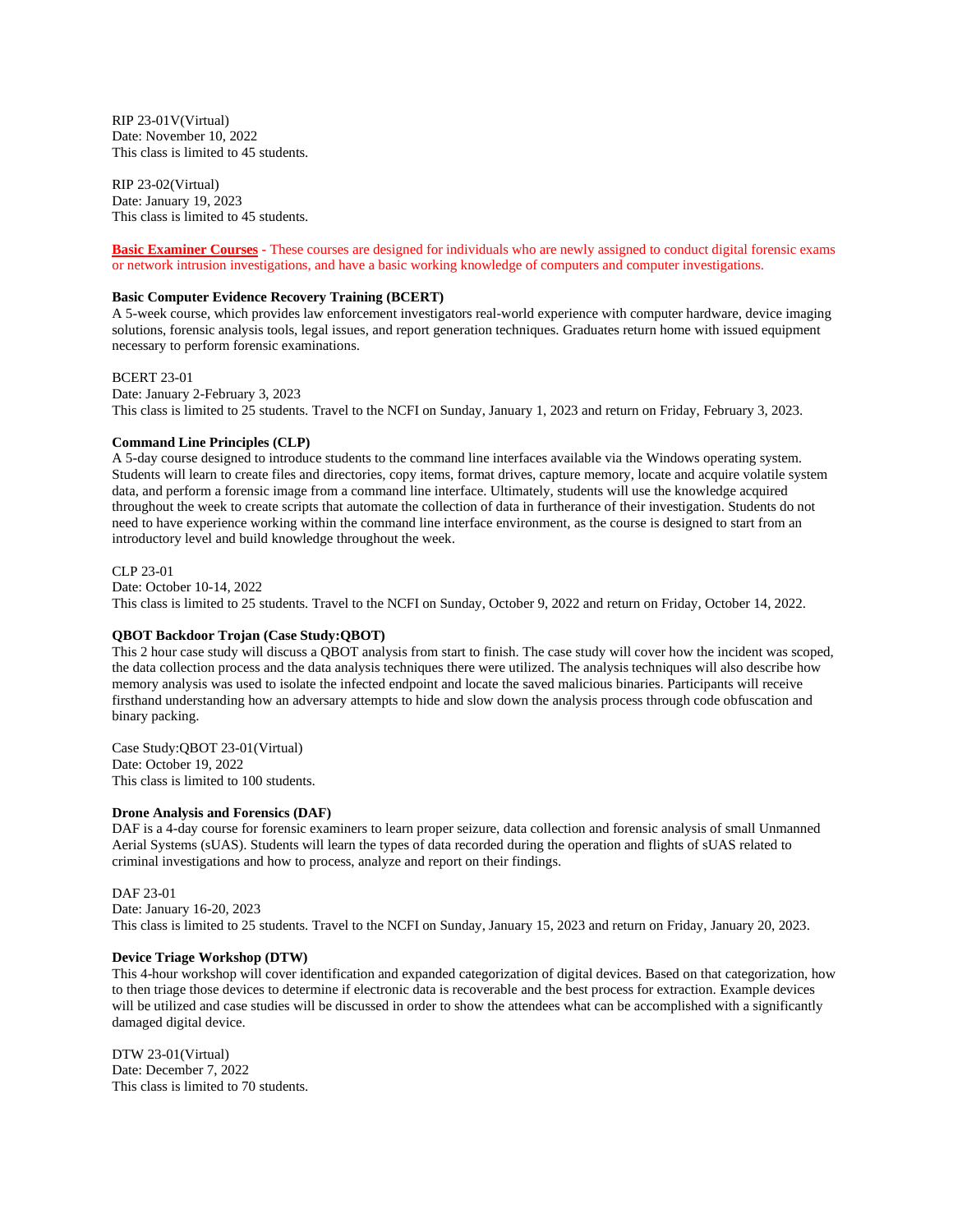## **Digital Video Recorders (DVR)**

A 5-day course designed for examiners/investigators to learn methodologies and techniques used to recover and analyze video evidence from Digital Videos Recorders and other sources. Students will develop knowledge of digital video data structures, how digital video is created, proper playback, creating demonstrative exhibits and reporting of findings.

#### DVR 23-01

Date: January 30-February 3, 2023

This class is limited to 36 students. Travel to the NCFI on Sunday, January 29, 2023 and return on Friday, February 3, 2023.

## **Introduction to Phone Repair (IPR)**

IPR is a 5-day course, focused on diagnosing and repairing common mobile device issues which have rendered the device nonoperational and subsequently impeded evidence recovery. Through classroom instruction, and hands on practical exercises, students will learn techniques to diagnose, remedy, and repair these issues. Additionally, students will learn basic electrical theory and soldering skills in furtherance of the aforementioned objectives. Students will leave this course equipped with the tools and knowledge to replace mobile device screens and batteries, direct boot a mobile device to a logic board via an external power supply, repair/replace a mobile device data/charging port, and clean/transfer a logic board to a donor mobile device.

#### IPR 23-01

Date: January 23-27, 2023 This class is limited to 25 students. Travel to the NCFI on Sunday, January 22, 2023 and return on Friday, January 27, 2023.

#### **Linux for Law Enforcement (LLE)**

A 5-day course which offers insight on Linux based distributions, how to identify, recover, and forensically report on file systems and their relevant artifacts. The course will also provide current case studies and law enforcement cyber investigative techniques in identifying and replicating portable boot OS media consistently seen during anti-forensic criminal tactics, and how to effectively report suspect attribution with various forensic tools and software.

#### LLE 23-01

Date: October 17-21, 2022 This class is limited to 25 students. Travel to the NCFI on Sunday, October 16, 2022 and return on Friday, October 21, 2022.

#### **Mobile Device Examiner (MDE)**

A 3-week course, in which law enforcement personnel learn investigative methodologies and techniques in digital evidence extrapolation and analysis of mobile devices. Graduates return home with issued equipment necessary to perform forensic examinations.

## MDE 23-01

Date: January 2-20, 2023 This class is limited to 25 students. Travel to the NCFI on Sunday, January 1, 2023 and return on Friday, January 20, 2023.

#### MDE 23-02

Date: January 23-February 10, 2023 This class is limited to 25 students. Travel to the NCFI on Sunday, January 22, 2023 and return on Friday, February 10, 2023.

## **Network Intrusion Response Program (NITRO)**

A 3-week intermediate course designed to train investigators on effective methods in the identification and collection of volatile data in response to network-based crime. Graduates return home with issued equipment to respond to network intrusions.

## NITRO 23-01

Date: January 2-20, 2023 This class is limited to 36 students. Travel to the NCFI on Sunday, January 1, 2023 and return on Friday, January 20, 2023.

#### **Vehicle Forensics Course (VFC)**

A 5-day course for experienced digital forensics examiners in both computers and mobile devices. Through classroom instruction and hands-on experience, students learn to extract and analyze data from a vehicle's telematics and infotainment system. Graduates return home with issued equipment necessary to perform forensic examinations.

#### VFC 23-01

Date: January 30-February 3, 2023 This class is limited to 25 students. Travel to the NCFI on Sunday, January 29, 2023 and return on Friday, February 3, 2023.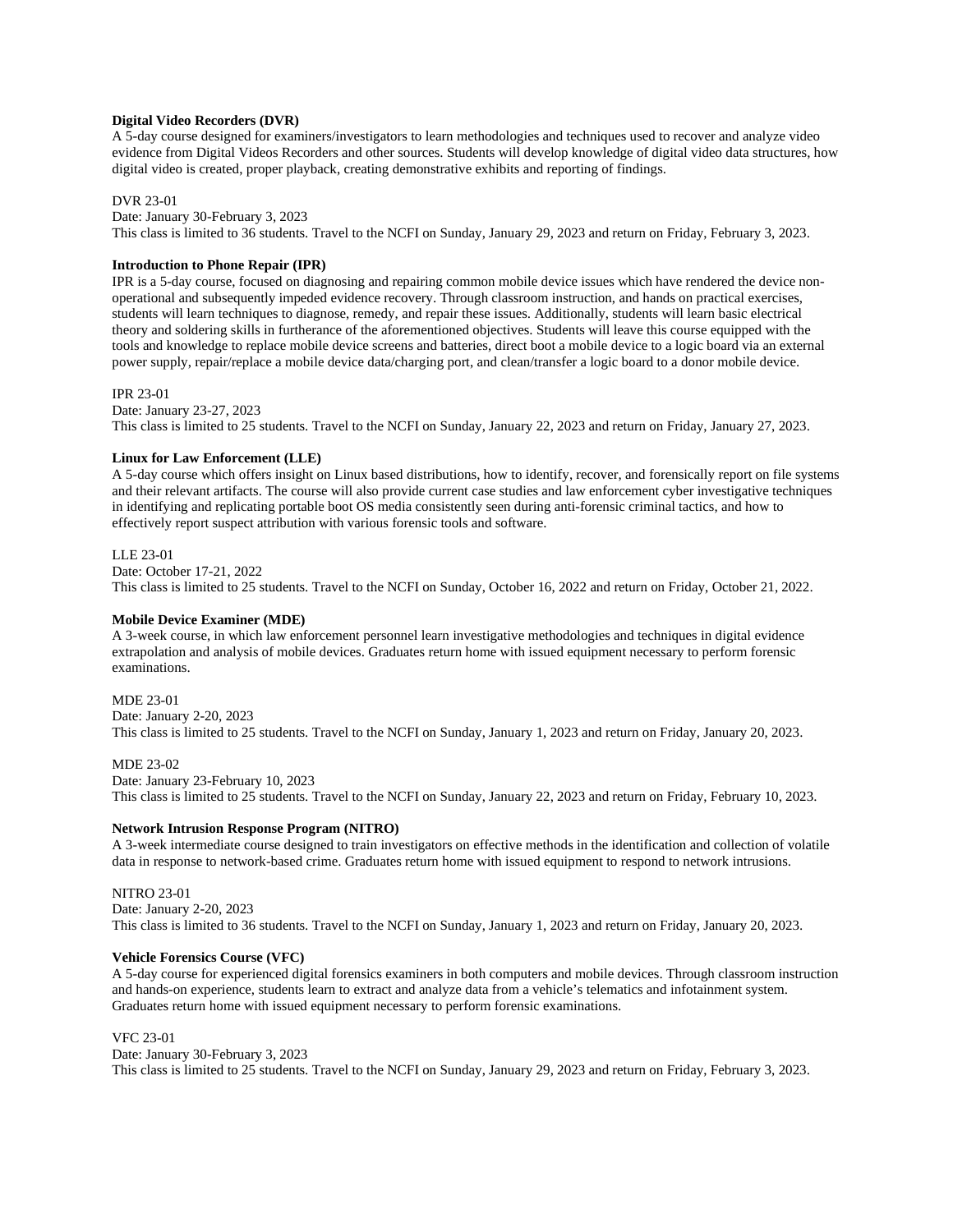**Advanced Examiner Courses -** These courses are designed for individuals who conduct digital forensic exams or network intrusion investigations, and have a solid understanding of digital forensics.

#### **Advanced Forensics Training (AFT)**

A 2-week course for experienced forensic examiners focused on advanced digital forensic data recovery.

#### AFT 23-01

Date: November 7-18, 2022 This class is limited to 25 students. Travel to the NCFI on Sunday, November 6, 2022 and return on Friday, November 18, 2022.

#### **Advanced Mobile Device Examiner (AMDE)**

A 5 day course, in which investigators gain experience with mobile devices such as cell phones, GPS units, and tablets, as well as forensics analysis tools, legal issues, and report generation for law enforcement. The course combines instructor-led discussions and practical exercise that teach advanced methodologies and techniques used during investigations, which involve digital evidence obtained from mobile devices.

### AMDE 23-01

Date: November 28-December 2, 2022 This class is limited to 25 students. Travel to the NCFI on Sunday, November 27, 2022 and return on Friday, December 2, 2022.

#### **Forensic Scripting Course (FSC)**

A 5-day course for advanced examiners, focused on computer scripting through a combination of lecture, instructor-led demonstrations, and practical exercises. Students learn Python scripting used in the recovery of digital evidence, and report writing techniques for criminal investigations.

## FSC 23-01

Date: December 12-16, 2022 This class is limited to 25 students. Travel to the NCFI on Sunday, December 11, 2022 and return on Friday, December 16, 2022.

#### FSC 23-02

Date: January 23-27, 2023

This class is limited to 25 students. Travel to the NCFI on Sunday, January 22, 2023 and return on Friday, January 27, 2023.

#### **Mac Forensics Training (MFT)**

A 2-week course for experienced examiners, focused on investigative tools and techniques utilized in digital evidence recovery in a Mac environment.

MFT 23-01

Date: November 7-18, 2022

This class is limited to 25 students. Travel to the NCFI on Sunday, November 6, 2022 and return on Friday, November 18, 2022.

**Prosecutor/Judge Courses -** These courses are designed for Prosecutors and Judges to effectively prosecute and preside over cases involving digital forensic evidence.

#### **Advanced Digital Evidence for Prosecutors (ADEP)**

A 5-day course, which offers prosecutors an advanced look into criminal investigations that encompass digital evidence analytics, encryption, electronic communications, and social and cellular networks.

#### ADEP 23-01

Date: January 23-27, 2023 This class is limited to 25 students. Travel to the NCFI on Sunday, January 22, 2023 and return on Friday, January 27, 2023.

#### **Digital Evidence for Judges (DEJ)**

A 5-day course that provides judicial officials understanding and insight regarding criminal investigations which contain digital evidence from computers, mobile devices, virtual storage networks, and other sources.

DEJ 23-01 Date: November 14-18, 2022 This class is limited to 25 students. Travel to the NCFI on Sunday, November 13, 2022 and return on Friday, November 18, 2022.